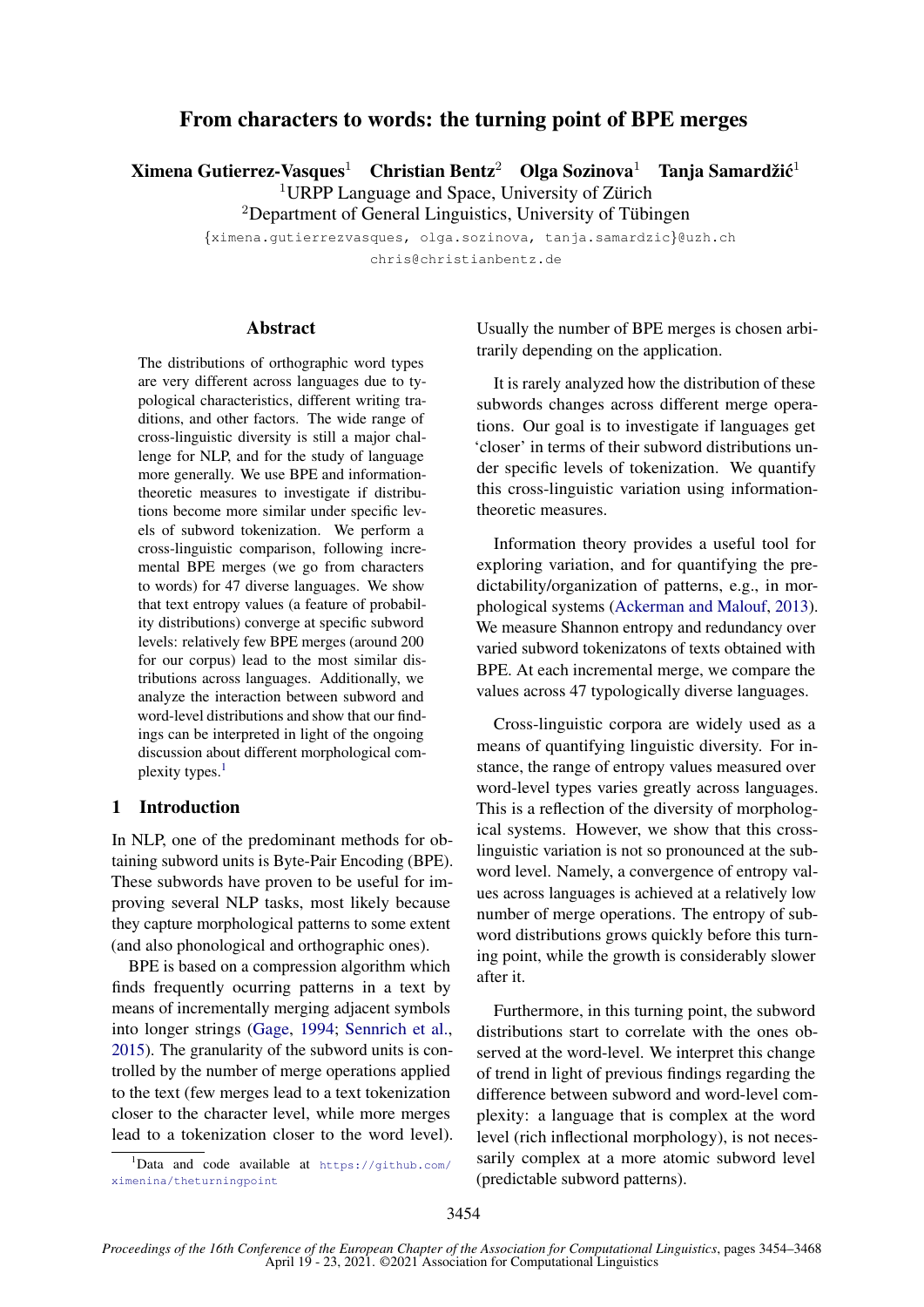## 2 Background

# 2.1 Byte-pair Encoding (BPE)

Originally, BPE is a data compression technique based on replacing the most common pair of consecutive bytes with a new symbol [\(Gage,](#page-9-0) [1994\)](#page-9-0). This is currently one of the predominant approaches for subword tokenization (or morphological segmentation). It is widely used to improve tasks like machine translation or language modeling [\(Sennrich et al.,](#page-10-0) [2015;](#page-10-0) [Provilkov et al.,](#page-10-1) [2020\)](#page-10-1). Another popular method is provided by Morfessor [\(Smit et al.,](#page-10-2) [2014\)](#page-10-2).

When BPE is applied to text, each iteration merges two adjacent symbols. The main hyperparameter of BPE is the number of merge operations applied to the data, which controls the granularity of the subword units. In NLP, this hyperparameter is usually chosen empirically, e.g., based on the dataset size or on the task, regardless of the typological features of a specific language.

# 2.2 Text and information theory

Bentz et al., [\(2016\)](#page-9-2) distinguish between corpusbased and paradigm-based approaches for quantifying morphological complexity. While the former approaches measure morphological productivity directly on raw text corpora, the latter make use of higher level language descriptions, i.e., grammars, and inflectional paradigms.

In corpus-based approaches, a text is usually regarded as a sequence of symbols. Each symbol is generated with a certain probability, and hence carries a certain information content [\(Juola,](#page-9-3) [1998;](#page-9-3) [Ehret and Szmrecsanyi,](#page-9-4) [2016a;](#page-9-4) [Ehret,](#page-9-5) [2016b;](#page-9-5) [Ko](#page-9-6)[plenig et al.,](#page-9-6) [2017;](#page-9-6) [Bentz et al.,](#page-9-7) [2017\)](#page-9-7). The higher the probability of a symbol, the lower its information content. Against this backdrop, the average information content of a text can be estimated by Shannon entropy, and approximated with typetoken-ratios (TTR). For instance, if we consider orthographic words as symbols, languages with a greater diversity of word types will have higher entropy (word types are less predictable, due to, e.g., richer morphology). In fact, such corpusbased measures have been shown to be correlated also with paradigm-based approaches that quantify morphosyntactic distinctions based on grammars [\(Bentz et al.,](#page-9-2) [2016;](#page-9-2) [Kirov et al.,](#page-9-8) [2017\)](#page-9-8).

The complexity of the morphological system of a language is not only related to the diversity of word types that can be produced, but also to the

way in which subwords are organized within them.

On the corpus-based side, there are some studies which have focused on the predictability of internal word structure. For instance, there are cross-linguistic accounts illustrating the trade-off between the size of syllables and the size of words: languages with structurally simple and short syllables need more syllables for encoding the same content [\(Fenk-Oczlon and Fenk,](#page-9-9) [1999;](#page-9-9) Coupé et al., [2019\)](#page-9-10). Another line of research proposes to quantify the amount of word-internal information by comparing the (character level) entropy of the original text with a version where the regularities within orthographic words have been masked [\(Juola,](#page-9-3) [1998;](#page-9-3) [Ehret and Szmrecsanyi,](#page-9-4) [2016a;](#page-9-4) [Ehret,](#page-9-5) [2016b;](#page-9-5) [Ko](#page-9-6)[plenig et al.,](#page-9-6) [2017\)](#page-9-6).

Most recently, morphological complexity has been approached through the lense of neural language models, and their learning of subword structure [\(Vania and Lopez,](#page-10-3) [2017;](#page-10-3) [Mielke et al.,](#page-9-11) [2019\)](#page-9-11). Gutierrez-Vasques and Mijangos [\(2020\)](#page-9-12) propose a measure reflecting the predictability of the internal structure of words. It relies on the entropy rate of a neural language model that is trained to predict sequences of character n-grams within a word. We here compare the results of this latest neural network approach with the entropy of subword units based on BPE.

### 3 Data and methods

Our general proposal comprises calculating several measures over varied subword tokenizatons of texts obtained with BPE. In each consecutive tokenization, we hence regard a different set of strings of characters as symbols of our "alphabet". In merge 0, a text is a sequence of single UTF-8 characters; in the last merges, a text is a sequence closer to orthographic word types (i.e. original tokenization given by white spaces and punctuation). At each incremental step, we compare the values across parallel corpora in 47 typologically diverse languages.

# 3.1 Parallel corpus

Using parallel corpora facilitates meaningful comparisons across languages, as seen in crosslinguistic studies on morphological typology, lexical typology, and word order typology [\(Cysouw](#page-9-13) and Wälchli, [2007;](#page-9-13) Wälchli and Cysouw, [2012;](#page-10-4) Östling, [2015;](#page-9-14) [Kelih,](#page-9-15) [2010;](#page-9-15) [Mayer et al.,](#page-9-16) [2014\)](#page-9-16). In fact, the idea to compare language complexity through parallel corpora can be traced back to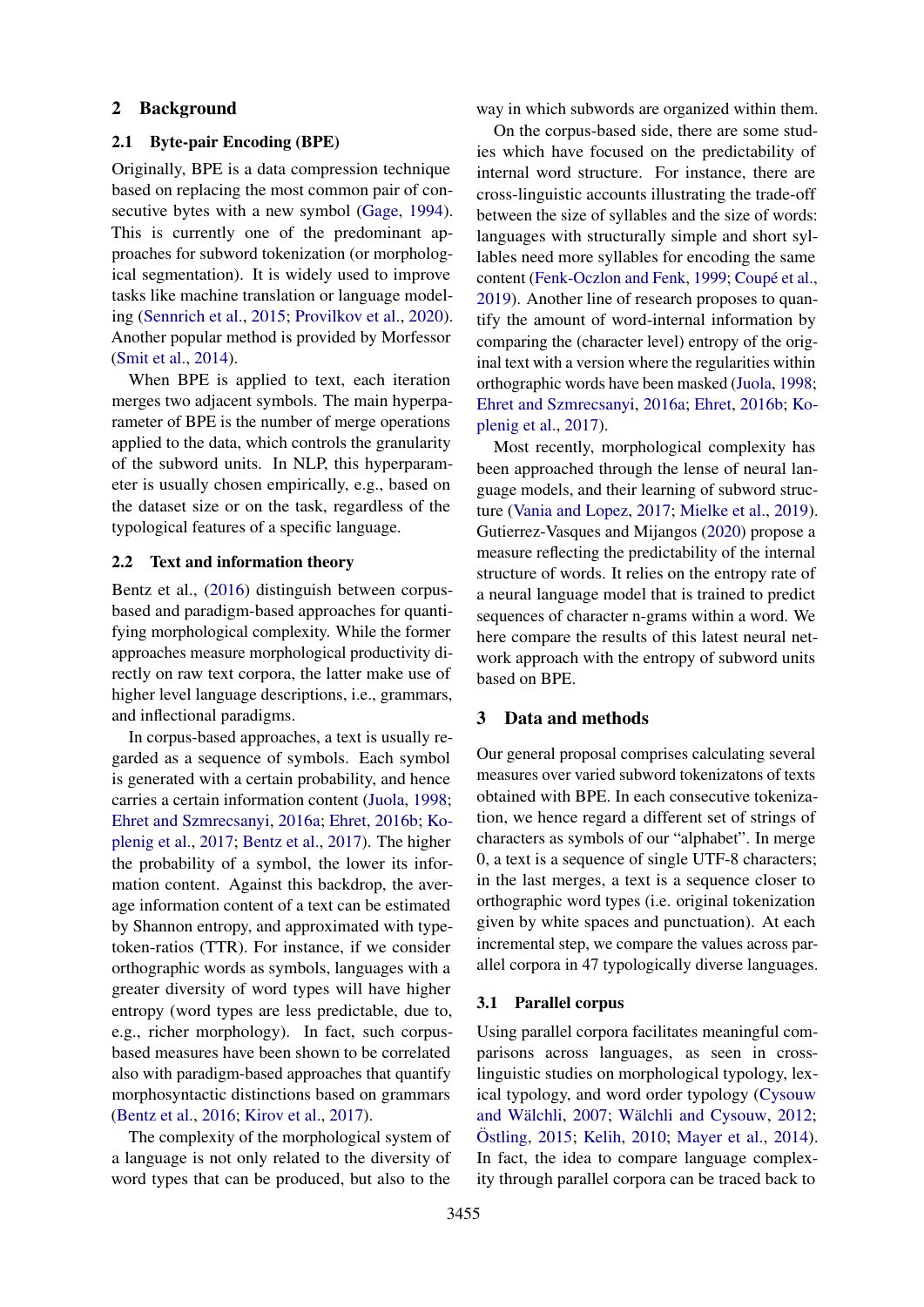Greenberg [\(1960\)](#page-9-17).

In this work, we use a publicly available parallel corpus for 47 languages that was extracted from the Parallel Bible Corpus (PBC) [\(Mayer and](#page-9-18) [Cysouw,](#page-9-18) [2014\)](#page-9-18). This specific dataset<sup>[2](#page-2-0)</sup> contains  $115$ preprocessed parallel verses per language consistently coded in UTF-8. The set of 47 languages is a subset of the WALS 100-language sample, which aims to maximize both genealogical and areal diversity. See the list of languages, their ISO639-3 code and linguistic families in Appendix A.

# <span id="page-2-3"></span>3.2 Scripts and Writing Systems

The respective texts are written in different scripts (Arabic, Cyrillic, Devanagari, Georgian (Mkhedruli), Korean Hangul, Latin, Modern Greek, Myanmar (Burmese), Thai), and reflect different writing systems (abugida, abjad, alphabet, syllabary). Since BPE starts to operate at the level of UTF-8 characters, the ideosyncrasies of encodings are relevant for our analyses. For instance, the word *beginning* in English consists of 9 UTF-8 character tokens and 5 types ('b','e','g','i','n'), while the corresponding word written in Korean Hangul 시작 (transliterated as 'sijak') consists of two syllable blocks, namely  $\lambda$  ('si') and 작 ('jak'). It is these syllable blocks – rather than individual letters of the Korean alphabet – which are represented as UTF-8 characters. Thus, while English texts typically contain 26 UTF-8 character types (bare punctuation), Korean texts might display hundreds and thousands. A similar proliferation of UTF-8 characters is found in texts written with Abugidas (e.g. Hindi, Thai, Burmese), or in latinized scripts with many special characters and diacritics (e.g. Vietnamese).

## 3.3 BPE merge operations

The BPE algorithm starts by splitting words into a sequence of characters. We can think of this as characters separated by white spaces. In the first operation, the algorithm merges the most frequent pair of consecutive characters within the corpus, e.g.,  $('e', 'd') \rightarrow ('ed')$ , thus creating a new symbol that is added to the vocabulary. In each of the following operations, the algorithm calculates the co-occurrence frequency of pairs of all the current consecutive symbols and it merges again the most frequent pair.

When the algorithm merges a frequent pair of symbols, it automatically removes many of the white spaces in the text (this is one aspect of how BPE achieves text compression). As more merges are applied, longer symbols (in terms of number of characters) are obtained – we are getting closer to the word level. The algorithm stops when a pre-specified number of merge operations has been reached, or when it cannot find a pair of consecutive symbols with frequency greater than 1.

A worked out toy example can be found in Table [1.](#page-3-0) Note that symbols occurring at the end of a word are considered different from the ones that occur at any other position. The symbols that are merged in BPE are hence character sequences of variable sizes. These can be interpreted as subword units. This is why BPE is usually seen as a morphological segmentation technique in NLP.

We applied an existing BPE implementation<sup>[3](#page-2-1)</sup> to the texts of the parallel corpus. For each language, we obtain many different segmented versions of the text depending on the number of merges applied. In specific, we go from merge 0 to merge 10K.

We traverse the range of merge operations by using different step sizes. We simply do this to ease the computational load. Moreover, the different trends that we observe are already stable by merge 350.

- Fine-grained merges: 0 to 350 (step size: 1)
- Coarse-grained merges: 350 to 5K merges (step size: 50) 5k to 10K merges (step size: 1K)

#### 3.4 Information-theoretic measures

Once the texts are segmented, we apply two different information-theoretic measures. Both take as input a text T with a vocabulary of types  $V =$  $\{t_1, t_2, ..., t_V\}$  of size |V|. At the word level, these types correspond to words (strings separated by spaces). Analogously, at the subword level, the types are the subword units obtained at a specific number of merge operations. We distinguish between the subword units that are at the end of a word and the rest of them, e.g. *-ed* and *-ed-* are considered different types in the vocabulary.[4](#page-2-2)

We use entropy as a measure of the average information content of types in a text. We can

<span id="page-2-0"></span> $2$ Dataset from the Interactive Workshop on Measuring Language Complexity [\(IWMLC 2019\)](http://www.christianbentz.de/MLC2019_data.htm)

<span id="page-2-2"></span><span id="page-2-1"></span><sup>3</sup> <https://github.com/rsennrich/subword-nmt>

<sup>&</sup>lt;sup>4</sup>We follow this distinction since it is made by the BPE implementation that we use.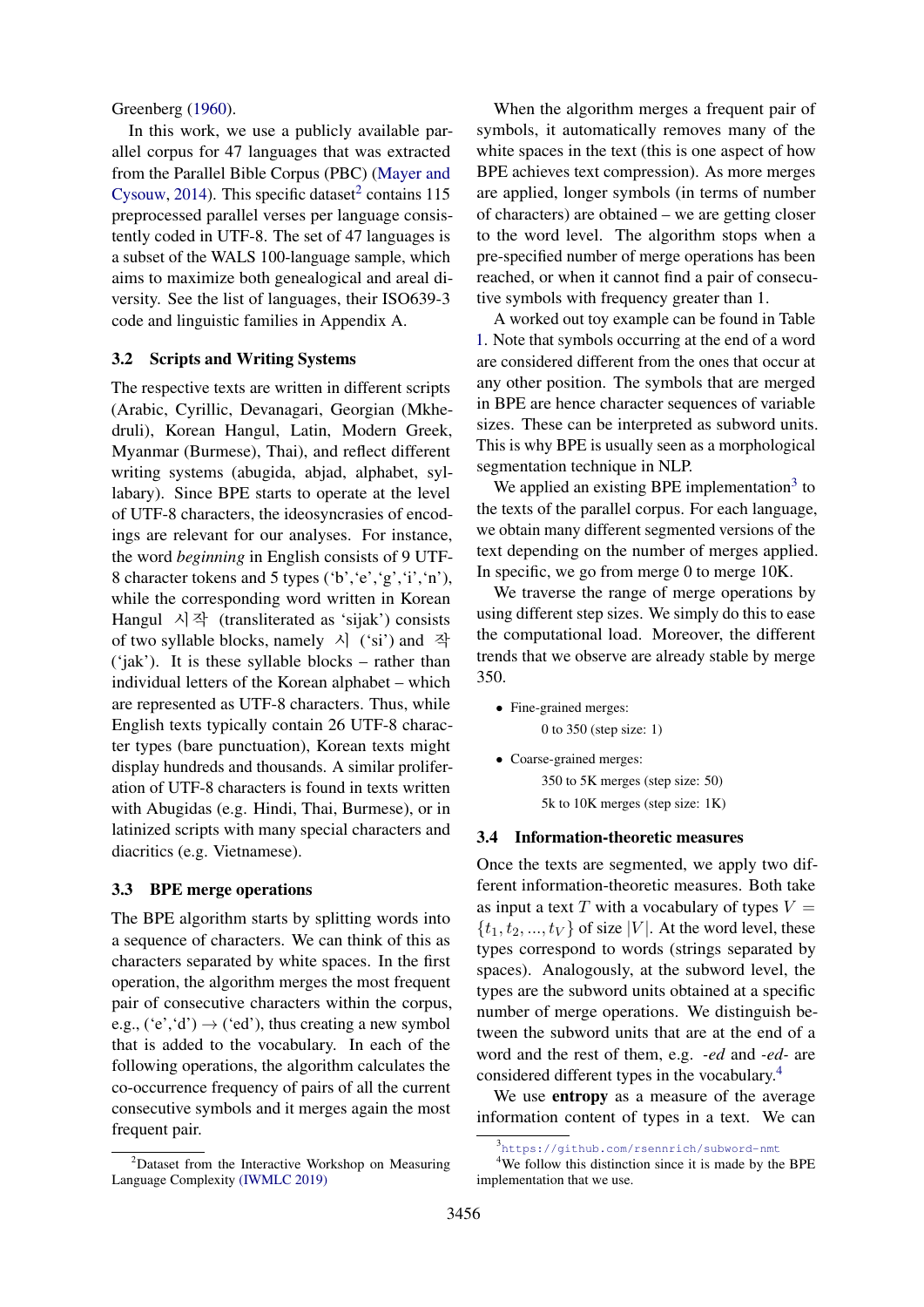<span id="page-3-0"></span>

| Merge    | <b>Text Version</b>                                             | <b>Alphabet (Vocabulary of Symbols)</b>                                    |
|----------|-----------------------------------------------------------------|----------------------------------------------------------------------------|
| $\Omega$ | g-o-d c-r-e-a-t-e-d t-h-e h-e-a-v-e-n a-n-d g-o-d d-i-v-i-d-e-d | a-, c-, d, d-, e, e-, g-, h-, i-, l-, n, n-, o-, r-, t, t-, v-             |
|          | $t-h-e$ $l-i-g-h-t$                                             |                                                                            |
|          | g-o-d c-r-e-a-t-e-d th-e h-e-a-v-e-n a-n-d g-o-d d-i-v-i-d-e-d  | a-, c-, d, d-, e, e-, g-, h-, i-, l-, n, n-, o-, r-, t, t-, th-, v-        |
|          | th-e $l-i-g-h-t$                                                |                                                                            |
| 2        | g-o-d c-r-e-a-t-e-d the h-e-a-v-e-n a-n-d g-o-d d-i-v-i-d-e-d   | a-, c-, d, d-, e-, g-, h-, i-, l-, n, n-, o-, r-, t, t-, the, v-           |
|          | the $l-i-g-h-t$                                                 |                                                                            |
| 3        | g-od c-r-e-a-t-e-d the h-e-a-v-e-n a-n-d g-od d-i-v-i-d-e-d     | a-, c-, d, d-, e-, g-, h-, i-, l-, n, n-, od, r-, t, t-, the, v-           |
|          | the $l-i-g-h-t$                                                 |                                                                            |
| 4        | god c-r-e-a-t-e-d the h-e-a-v-e-n a-n-d god d-i-v-i-d-e-d the   | a-, c-, d, d-, e-, g-, god, h-, i-, l-, n, n-, r-, t, t-, the, v-          |
|          | $l-i-g-h-t$                                                     |                                                                            |
| 5        | god c-r-e-a-t-ed the h-e-a-v-e-n a-n-d god d-i-v-i-d-ed the     | a-, c-, d, d-, e-, ed, g-, god, h-, i-, l-, n, n-, r-, t, t-, the, v-      |
|          | $l-i-g-h-t$                                                     |                                                                            |
| 6        | god c-r-ea-t-ed the h-ea-v-e-n a-n-d god d-i-v-i-d-ed the       | a-, c-, d, d-, e-, ea-, ed, g-, god, h-, i-, l-, n, n-, r-, t, t-, the, v- |
|          | $l-i-g-h-t$                                                     |                                                                            |

Table 1: Example of BPE merge operations. Original text: *God created the heaven [...] and God divided the light [...]*

calculate the entropy as follows [\(Shannon,](#page-10-5) [1948\)](#page-10-5):

<span id="page-3-1"></span>
$$
H(T) = -\sum_{i=1}^{V} p(t_i) \log_2 p(t_i)
$$
 (1)

Where the probability of a type  $p(t)$  is estimated using the so-called maximum likelihood method (i.e. its relative frequency in the text). Higher values of entropy indicate higher complexity (less predictability). We take this as our main measure of text-based morphological complexity through merges.

We also use **redundancy**, a measure that is related to entropy. The entropy of a source of data is maximum when the symbols comprising a message can be chosen freely and they are equiprobable (maximum uncertainty). The redundancy, as defined here, quantifies how close the empirically estimated entropy  $H(T)$  is to the maximum value it can take, assuming that we utilize the same alphabet (or types in our case). It can be defined as follows [\(Partridge,](#page-9-19) [1981;](#page-9-19) [Karmeshu,](#page-9-20) [2003\)](#page-9-20):

$$
R(T) = 1 - \frac{H(T)}{max\{H(T)\}} = 1 - \frac{H(T)}{\log_2|V|} \tag{2}
$$

Where  $H(T)$  is the entropy of a text, calculated as in [\(1\)](#page-3-1). The maximum entropy can be calculated as  $max{H(T)} = log_2|V|$ , i.e, the entropy when the probability distribution of types is uniform  $p(t_i) = \frac{1}{|V|}$ . The values of R range from 0 to 1. Values closer to 1 indicate higher redundancy.

# <span id="page-3-2"></span>3.5 Spearman's rank correlation

We use correlations for exploring the connection between values yielded by the complexity measures described above. We rank languages according to these measures. In particular, we use Spearman's

rank correlation, which tests for a correlation between the rankings of two variables (monotonic relationships, not necessarily linear).

We apply Spearman's rank correlation to the following variables:

- 1. Final merge (the number of merge operations needed to reach the final step of the BPE algorithm);
- 2. Average word length (at the word level);
- 3. Size of the vocabulary of characters (of the original texts);
- 4. Entropy and redundancy measured over the texts at different merges;
- 5. Two external morphological complexity measures (based on unigrams and trigrams of characters).

Since we have many variables, and hence pairwise correlations, we apply the Bonferroni correction on p-values. We select the correlations that are still significant after correcting for multiple testing, see Appendix C.

### 4 Results

# <span id="page-3-3"></span>4.1 From characters to words: the turning point

Figure [1](#page-4-0) shows the entropy of languages at different merge operation stages: merge 0, merge 30, merge 200, and the word level. We choose these specific merges for the sake of illustration. In particular, merge 200 is representative of the turning point of several trends.

At the very first merges, texts are closer to character level tokenizations, i.e., small subword units. The initial point is merge 0 (roughly corresponding to the character level). Here, the texts' entropies range between  $4.01 - 7.77$  bits. We notice that languages with a larger inventories of UTF-8 characters start with higher entropy values. For instance,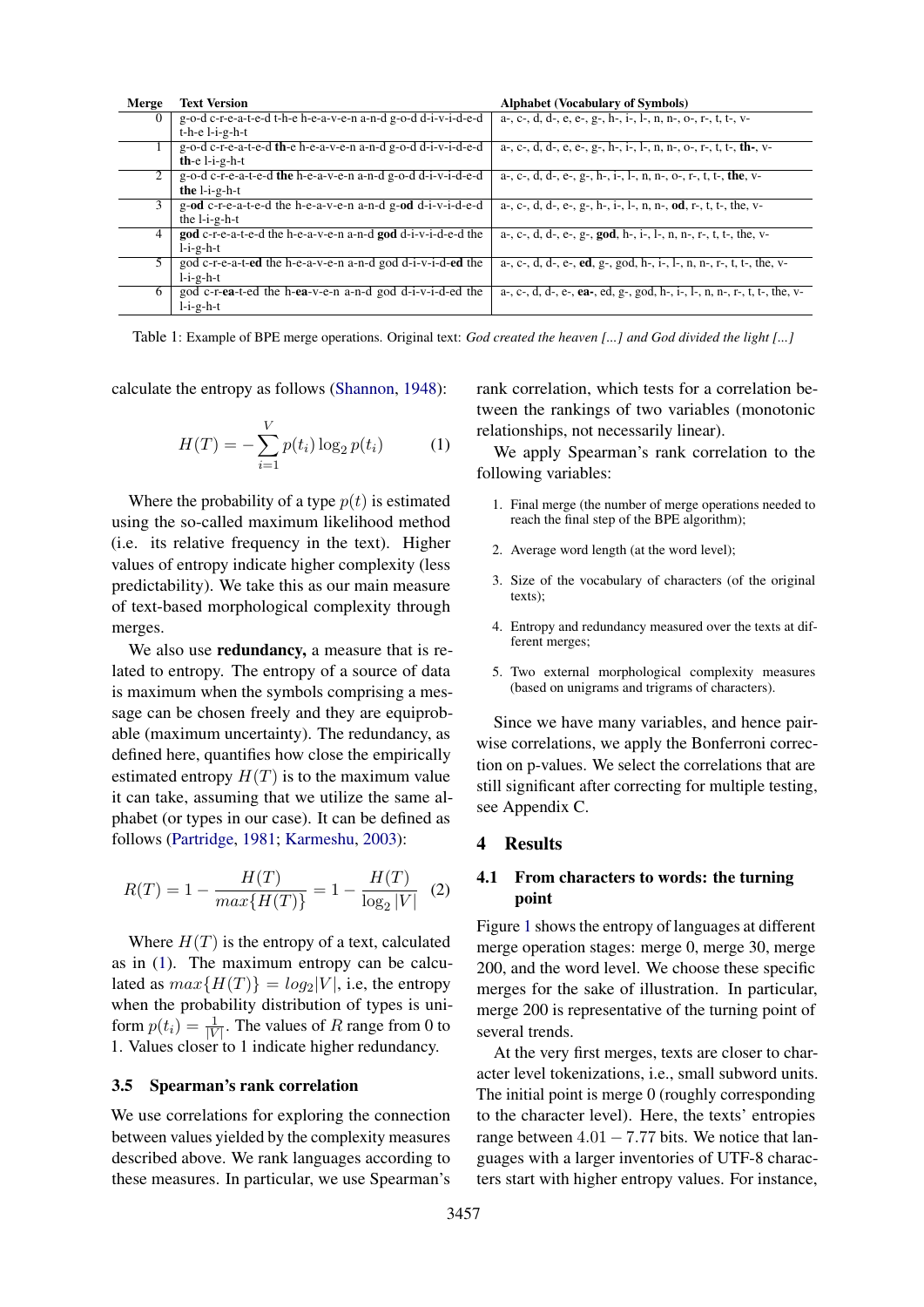<span id="page-4-0"></span>

Figure 1: Entropies of languages at different merge operations. Histograms of the distributions are shown above the panels. The sizes of the original UTF-8 character sets are indicated by colors.

Korean *(kor)* is an outlier due to its alpha-syllabary writing system (Section [3.2\)](#page-2-3).

In the subsequent merges, all languages start increasing their entropy. However, the values also start to become less dispersed across languages. In fact, we can see that, in merge 200, the majority of languages are centered around 7.3 bits. This means that, at this merge, the frequency distributions of subwords are similar across languages. Moreover, the size of the initial inventory of characters seems not to affect the texts' entropy at these later merges.

As BPE approaches tokenizations which are closer to orthographic words, entropy values start to disperse again. If we measure entropies over the original texts (without any subword tokenization), we can see that the cross-linguistic variation is considerably wider than the one obtained when the texts are represented by subwords (fewer merges).

This trend is also observable in Fig. [2,](#page-5-0) where the standard deviation  $(\sigma)$  of entropy across languages is shown as a function of the number of merges. A minimum is reached at merge 200; in fact, between merges 190-240 there is practically no variation of  $\sigma$ . This means that, around this number of merges, the entropies of subword distributions' across languages are closest to one another. After 240 merges, the values start to slowly disperse again and keep dispersing up to the final merges.

Moreover, if we rank languages by their entropy, the rankings obtained before merge 200 are not correlated with the ones observed in later merges (see Section [4.3\)](#page-6-0). From this point onward, the rankings start to gradually correlate with the one observed at the word-level. For instance, at merge 350 (a relatively low number of merges) the vocabularies still contain many short subword units, and the variance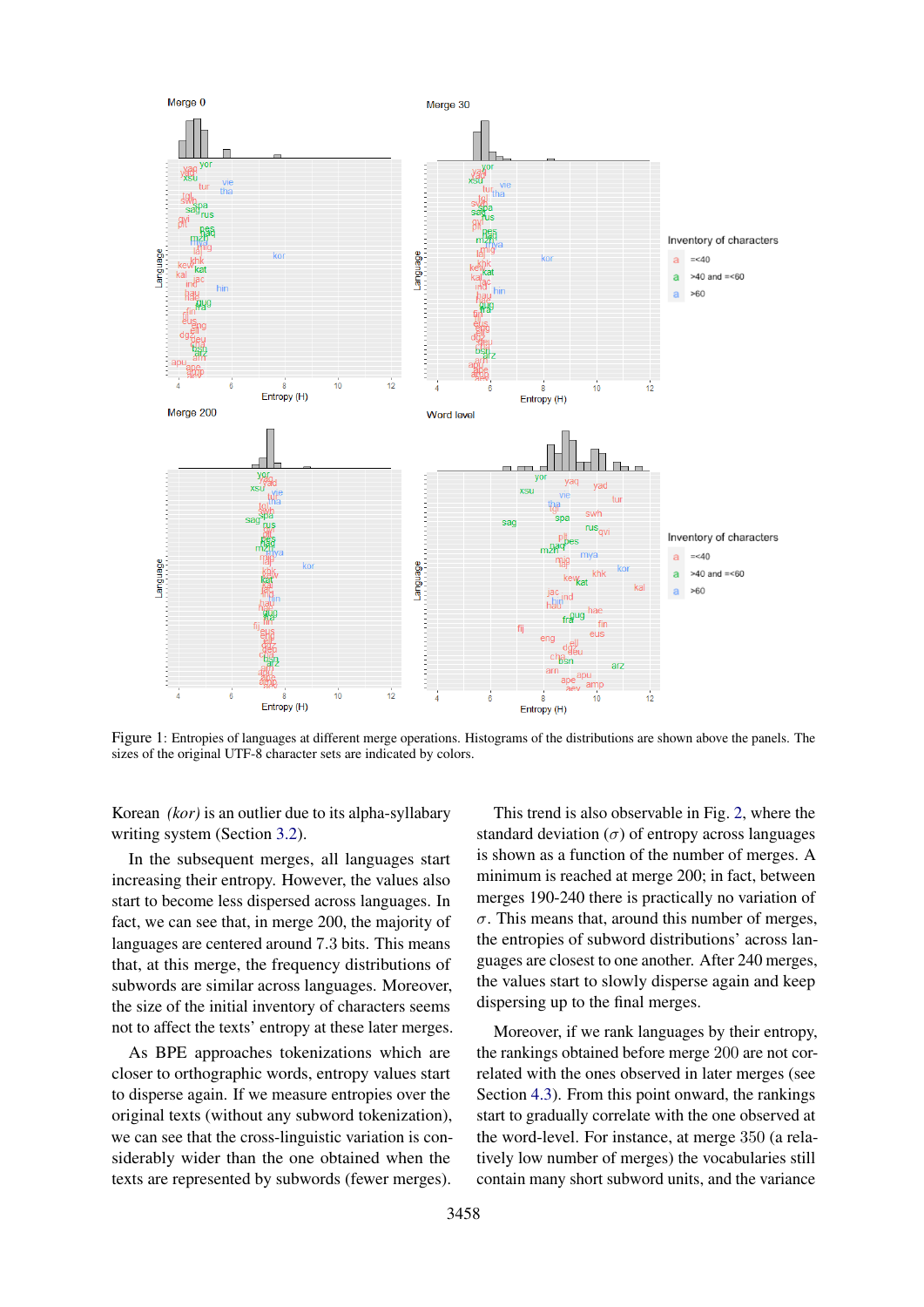<span id="page-5-0"></span>

Figure 2: Standard deviations ( $\sigma$ ) of entropies across languages per each BPE merge operation.

of entropies across languages is still close to the minimum. Despite of this, the language rankings obtained at this merge are already similar to the rankings observed at the word level.

For some languages, the entropy at the subword level (fewer merges) is systematically different from that at the word level (higher number of merges). For instance, Kalaallisut (*kal*), typically seen as polysynthetic, starts with low  $H$  in the first merges – it ranks almost last. However, at merge 200, it is rather in the middle range, and it further increases in entropy with subsequent merges, to the point where it ranks highest of all languages, namely at the word level (Fig. [1\)](#page-4-0).

As we discussed earlier, the entropy  $(H)$  has its minimum at merge 0. After each merge operation, H increases. The first merges cause the most drastic changes in the entropy. After the first hundreds of merges, the entropy increases more slowly, i.e., each merge does not cause a big increment of the text entropy anymore. In contrast, redundancy starts decreasing since the first merges. R reaches a minimum after a certain number of merges for all languages (297 merges on average), and then it starts increasing again as the word level is approached. Figure [3](#page-5-1) shows an example of the entropy  $(H)$  and redundancy  $(R)$  across merges for the French text. Appendix B contains the entropy and redundancy curves for all languages.

The first operations merge very frequently adjacent symbols, which impacts the subword distributions of the texts. This is the reason why redundancy and entropy are changing quickly for the early merges. These first merges find the most frequent and productive patterns, e.g., inflectional markers ('-ed' and '-ing'), and orthographic practices for representing sounds (e.g. 'th') in English.

When highly recurrent patterns get merged, the redundancy of the texts is reduced. We can think of this in terms of skewed distributions. At merge 0, the vocabulary's initial distribution of elements is skewed (few UTF-8 characters, high frequencies). When BPE starts merging the most salient patterns, the distribution of subwords gets closer to a uniform distribution (more symbols, lower frequencies), and a minimum of redundancy is reached. After this, the merge operations lead again to skewed distributions (redundancy grows again). However, these latter distributions across languages are correlated to the ones observed at the word level and not to the first merges' skewed distributions.

Interestingly, the number of merges at which entropies start to grow slower, and redundancies reach a minimum, are in the same range of merges in which languages start to change their trends between subword and word level, ca. 200-300 merges. This is also the turning point in which the crosslinguistic standard deviation of entropies reaches a minimum.

<span id="page-5-1"></span>

Figure 3:  $H$  and  $R$  across BPE merges for French (fra).

#### 4.2 Max. number of merges per language

Not all languages require the same number of operations to reach the point where no pair of subwords can be merged anymore. In our corpus, languages needed between 1.1K and 7K operations for reaching this final merge (Figure [4\)](#page-6-1).

We can see that languages with lower values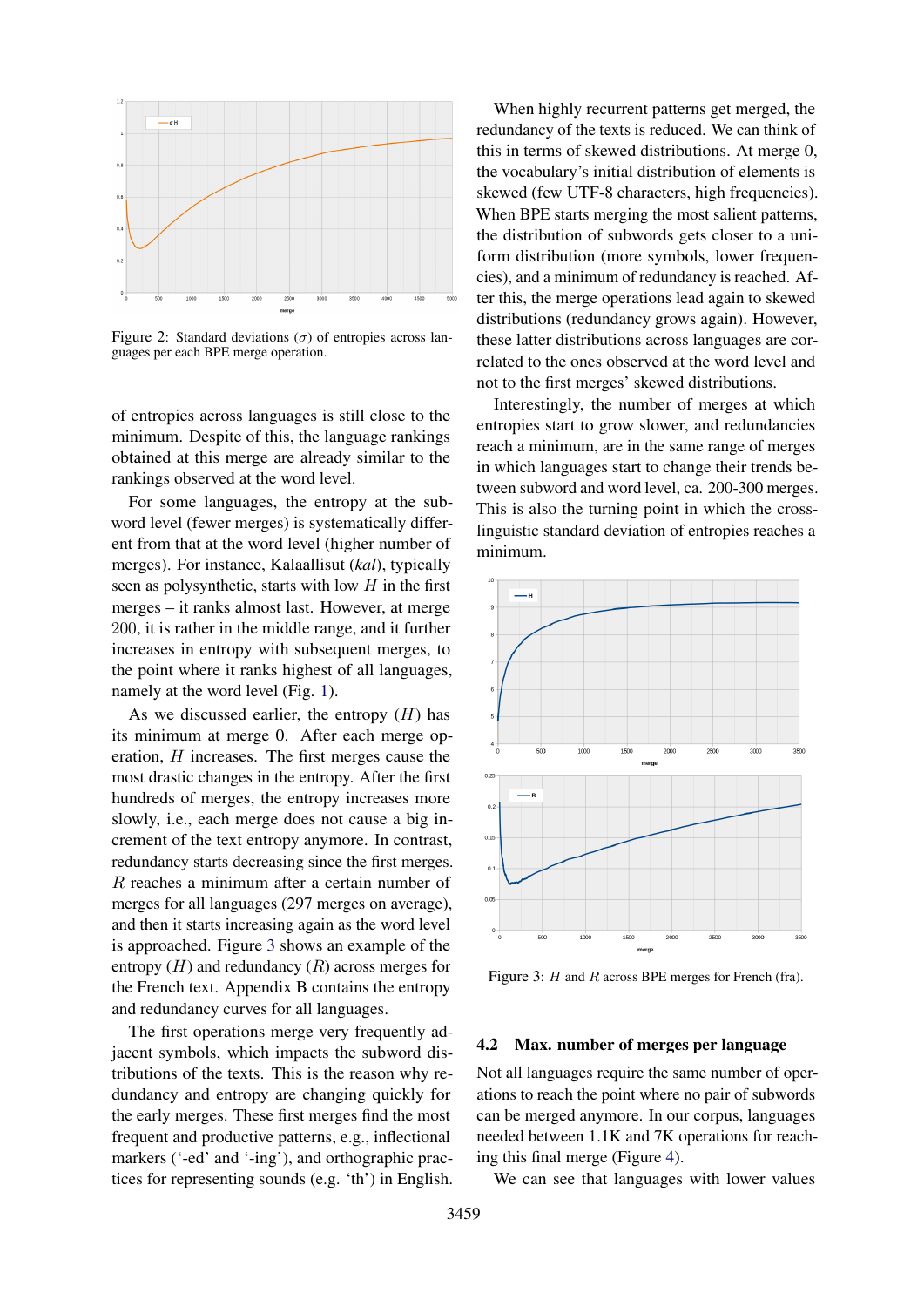<span id="page-6-1"></span>

Figure 4: Maximum number of BPE merges for each language (x-axis) against word level entropy (y-axis).

of word entropy require fewer merges. This is the case for languages with isolating tendencies: Sango (*sag*), Vietnamese (*vie*), Fijian (*fij*), Yoruba (*yor*). The Indo-European language that requires the least merges is English (*eng*). These are also the languages that reach the entropy plateau faster, i.e., the first merges capture very productive recurrences, but after a relatively small number of operations, the text entropy does not change that much anymore.

On the other hand, languages with richer morphological processes (polysynthetic, agglutinative, or template morphology) require more merges to reach this final point. Namely, Kalaallisut (*kal*), Burmese (*mya*), Yagua (*yad*), Egyptian Arabic (*arz*), Turkish (*tur*), Alamblak (*amp*), Finnish (*fin*), require the most merges. Note that Burmese (*mya*) is not generally considered a morphologically complex language; it has very long orthographic words on average. This is related to the Burmese script, which uses white spaces differently from other scripts (therefore, it has very long character string sequences).

Notice that despite this outlier, the figure illustrates that characters' inventory size is not strongly influencing the final number of merge operations (Fig. [4\)](#page-6-1). A language that has a small character inventory to start with can still require many merge operations to reach the final merge, as exemplified by Kalaallisut (kal), Turkish (tur), Yagua (yad), and Finnish (fin).

#### <span id="page-6-0"></span>4.3 Correlations between measures

In order to investigate relationships between measures, a correlation matrix is shown in Figure [5](#page-7-0) with the variables explained in Section [3.5.](#page-3-2) We only include correlations for the entropy and redundancy taken at merges 0, 30, 200, 350, and the word level in this matrix. See Appendix C for the complete correlation matrix, which includes a wider range of merges.

The final merge is strongly correlated with the entropy at the word level and the average word length of a language. This is expected since languages with higher entropy/TTR (at the word level) tend to have longer words because they encode more morphosyntactic distinctions within a word. Therefore, under this conceptualization of complexity, complex languages will require more merges during BPE encoding. We did not find any strong correlations between word length and any of the early merges' measures.

The entropy of the texts on the first operations (from merge 0 to merge 100) showed no strong correlation with the entropy at the word level, either positive or negative ( $\rho < \pm 0.14$ ). Therefore, there is not a general trade-off between subword and word level complexities. Some languages display such a trade-off, e.g., being very complex at the word level, while having low complexity on the first merges. However, others are more stable across merges.

Interestingly, it seems that after the 'turning point', the correlation between subword tokenizations and the word level starts to be more prominent. At merge 200 the correlation is  $\rho = 0.47$ , this gradually increases, e.g., by merge 350, there is already a strong correlation with the word level ( $\rho = 0.72$ ). As we saw in Section [4.1,](#page-3-3) the rankings obtained at the first merges (somewhere below 200) differ from the trend observed at the subsequent merges, .i.e., after merge 200 the complexity rankings of languages start to be more similar to the one observed at the word level.

Regarding redundancy, there is a strong tradeoff between entropy and redundancy at the word level ( $\rho = 0.72$ ). This is understandable since a language with high entropy at the word level will have a wide diversity of word forms, few repetitions, hence, less possibility of compression (low redundancy). However, entropy and redundancy are not always correlated. As shown in Fig. [3](#page-5-1) (and Appendix B), the entropy tends to grow through merges, while redundancy first decreases and then grows again. In fact, cross-linguistically, we did not find a strong correlation between  $H$  and  $R$  during the early merges. By merge 200,  $H$  and  $R$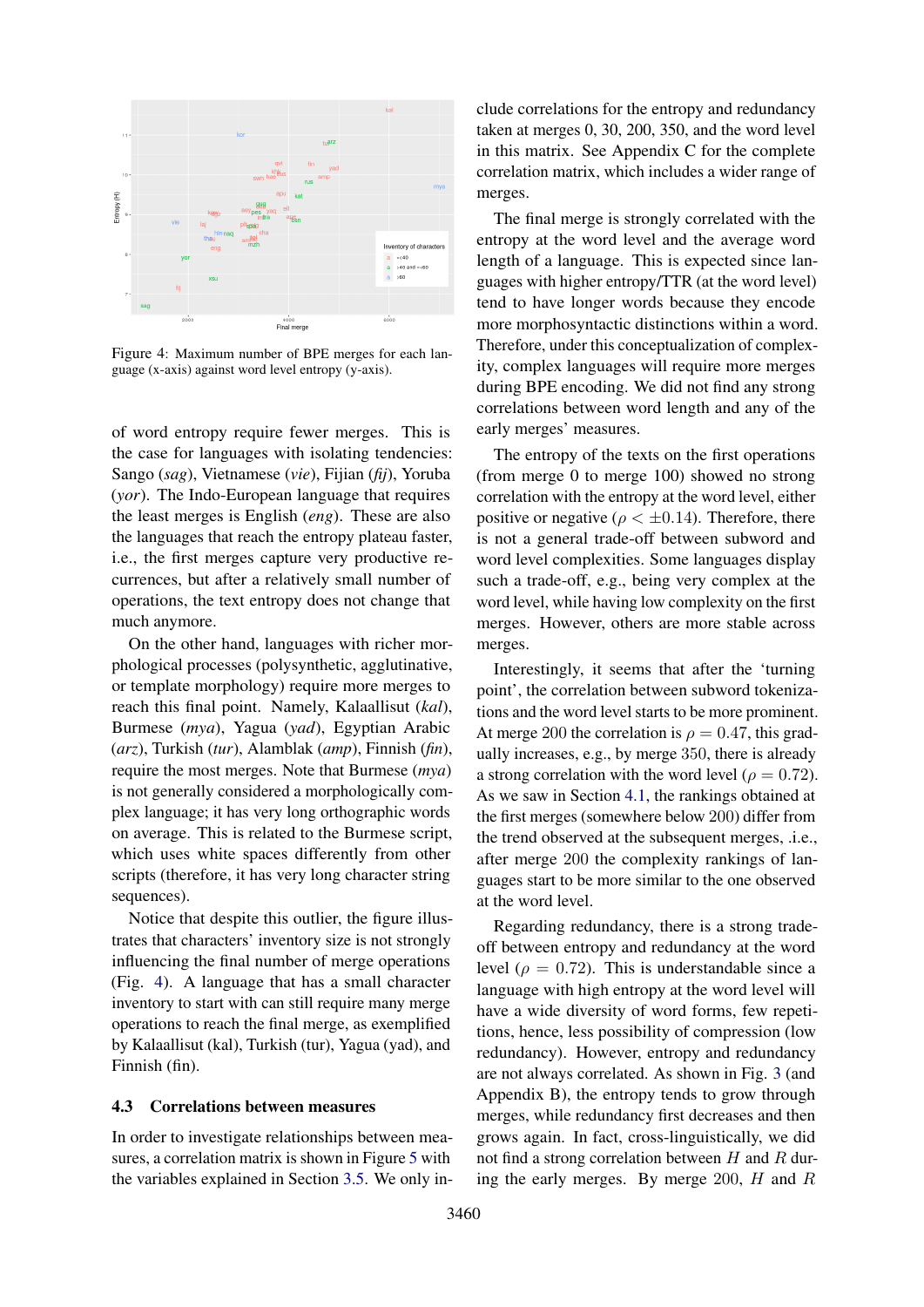already start to be negatively correlated. This tradeoff is maintained in further operations and at the word level.

Even though  $R$  and  $H$  are not correlating on the first merges, they show similar behavior, i.e., both of them seem to follow a trend on the first merges, not correlated with their respective values at the word level, but then this trend changes (around the turning point).

We can also see that the size of a language's character inventory is correlated with the entropy on the first merges (around 0.6). While for redundancy, this correlation is not significant.

<span id="page-7-0"></span>

Figure 5: Spearman's rank correlation (subset of variables)

### 4.3.1 Predictability of sequences

Entropy is reflecting the degree of organization or predictability of subword types across several merges. This provides a glimpse of the morphological complexity of languages. However, one might argue that to really approach morphological complexity, our measures would have to consider the restrictions given by the allowed sequences of subword units within a word.

To address this concern, we compare our results with a corpus-based morphological complexity measure that aims to quantify the predictability of subword sequences within a word. This external approach uses a neural language model for estimating the predictability of sequences of n-grams within a word [\(Gutierrez-Vasques and Mijangos,](#page-9-12) [2020\)](#page-9-12).  $H_{1gram}$  is the entropy rate obtained at the

character level,  $H_{3gram}$  is the entropy rate using sequences of character trigrams.

The entropies of texts at merge 0 are already strongly correlated with  $H_{3gram}$  ( $\rho = 0.81$ ). A higher correlation is obtained at merge 30 ( $\rho =$ 0.86). This means that at this point, the subword distribution is reflecting a complexity that is related to the predictability of its morphs – or at least of its character trigrams. This correlation starts to vanish in later merges, especially after the turning point (since we are probably starting to capture predictability more related to the word level).

Interestingly,  $H_{1gram}$  does not correlate with BPE entropies, not even at merge 0. This could be related to the fact that, even at merge 0, we distinguish between the characters at the end of an orthographic word versus any of the remaining positions. This already captures some degree of sequentiality that seems more related to  $H_{3gram}$ .

The measure  $H_{3gram}$  is restricted to predicting fixed-size overlapping sequences of characters within a word, while the tokenizations that we obtain with BPE contain subwords of variable lengths across merges. Despite this, it is interesting that these two measures strongly correlate at the first merge operations, suggesting that they reflect a similar phenomenon at the subword level.

# 5 Discussion

The "turning point" we discussed here reflects several phenomena. Firstly, languages become more similar in terms of their subword entropies around this point. Secondly, the trends of entropy and redundancy start to change (redundancy starts to grow, while entropy growth slows down). Thirdly, there is a shift in several cross-linguistic correlations around the same region of merges. It seems that two different subword distributions emerge, one before the turning point, and one afterward.

The entropy measured over word-level types reflect one dimension of diversity, i.e., some languages have rich inflectional morphology while others do not mark grammatical information wordinternally. However, in another dimension, at the subword level, this variation is reduced.

If we rank languages by their entropy, the first merges' rankings are not correlated to the ones closer to the word level. In some of the languages, we see a clear trade-off across merges. For instance, some languages with high word entropy (low predictability, long words with the potential of com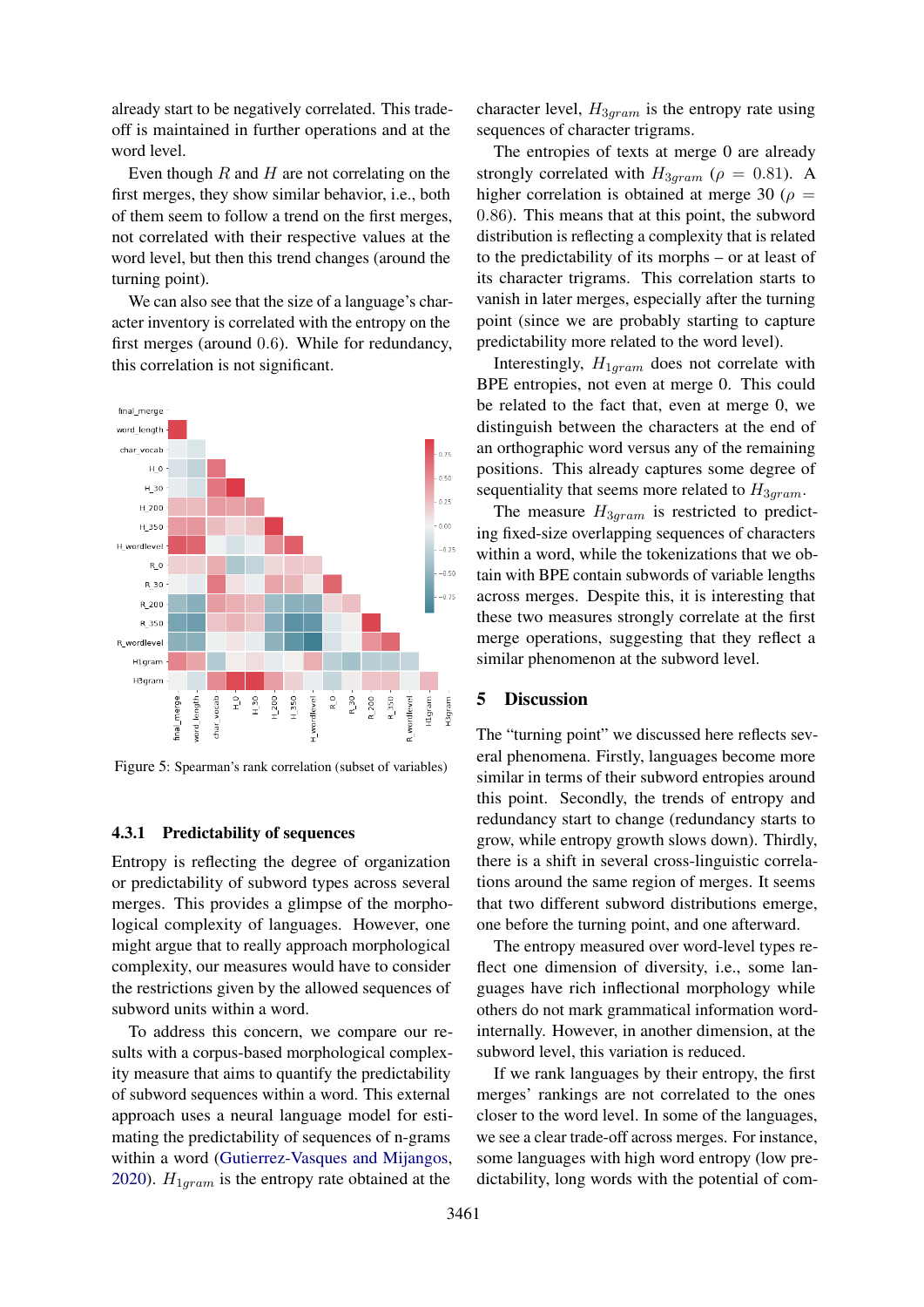bining many different morphological distinctions), have highly predictable subword distributions.

Languages where this trade-off is observed include: Basque (*eus*), Imbabura Highland Quichua (*qvi)*, Finnish (*fin*), Yagua (*yad*), Kalaallisut (*kal*). There are also examples of languages that start with high complexity on the first merges but they are not the most complex ones at the word level: Vietnamese (*vie*), Thai (*tha*), Hindi (*hin*), Yoruba (*yor*), Nama (*naq*). English (*eng*) is also an example of a language that has comparatively low entropy at the word level, probably due to a relative lack of productive inflections, but is not one of the least complex at the subword level (first merges).

However, this trade-off was not general, as we did not find a significant negative correlation between the entropies at first merges with the entropies at last merges.

Taking a linguistic perspective, several accounts have focused on the structure of the morphological paradigm and the predictability between the inflected forms [\(Blevins,](#page-9-21) [2006,](#page-9-21) [2016;](#page-9-22) [Ackerman and](#page-9-1) [Malouf,](#page-9-1) [2013;](#page-9-1) [Cotterell et al.,](#page-9-23) [2018\)](#page-9-23). For instance, Ackerman and Malouf [\(2013\)](#page-9-1) distinguish between two types of complexity: a) enumerative complexity (E-complexity), reflecting the diversity of morphological distinctions, word forms, paradigm size; and b) integrative complexity (I-complexity), related to systematic paradigmatic organization underlying the morphological surface patterns.

The entropy values of I-complexity tend to be lower and less disperse than the ones exhibited by E-complexity [\(Ackerman and Malouf,](#page-9-1) [2013\)](#page-9-1). According to these observations, a morphological paradigm could grow (many different word forms, many morphosyntactic distinctions) as long as it maintains its predictive structure. This is argued to be the reason why languages vary more widely in the dimension of E-complexity, while being more constrained in the I-dimension. Even though our work is not based on paradigms, and it did not require the use of linguistically annotated data, our findings seem to point in a similar direction, at least in the sense that the internal predictability of words is more similar across languages than than their word-level predictability.

However, note that there is some evidence from language learning experiments – with neural networks and human participants – which suggests that both are more sensitive to E-complexity than I-complexity [\(Johnson et al.,](#page-9-24) [2020\)](#page-9-24). It is an open

question how our word-internal predictability measures relate to language learning.

On a practical note, the fact that certain numbers of BPE merges lead to more similar entropies across languages could be beneficial for NLP multilingual tasks. To our knowledge, the entropy and redundancy of tokenized texts have not been used as a criterion for choosing an appropriate number of BPE merge operations. There is recent work that investigates how the number of merges can lead to more balanced distributions of subwords, improving tasks like NMT [\(Gowda and May,](#page-9-25) [2020\)](#page-9-25).

Another important question is to what extent our findings can be generalized to other corpora. The corpus size, type of register, etc., are likely to influence the turning point. As a general trend we expect this convergence to arise in a relatively low number of BPE operations.

# 6 Conclusions

In this paper, we went from single characters to orthographic words through incremental merges of BPE. We observed that text entropy values across 47 typologically diverse languages are less dispersed at the subword level than at the wordlevel. Our findings revealed a curious turning point, around the merge 200, where the values are least dispersed. Around this point, subword token distributions gradually start to look like word-level distributions (subword- and word-level entropy rankings are correlated only after this point). Additionally, this is approximately the point where text redundancy starts to grow after an initial drop and also where entropy growth slows down considerably after initial fast growth.

At the early merges, the entropy of texts is strongly correlated with an independent measure based on modeling character trigrams sequences. This provides new evidence that contributes to the ongoing discussion regarding different types of linguistic complexity.

Finally, our analysis could provide a useful insight for NLP processing. Choosing the number of merges that result in more similar distributions across languages could lead to more suitable subword representations for multilingual settings.

### Acknowledgments

We thank the EACL reviewers. This work has been partially supported by the SNSF grant no. 176305 and CONACYT.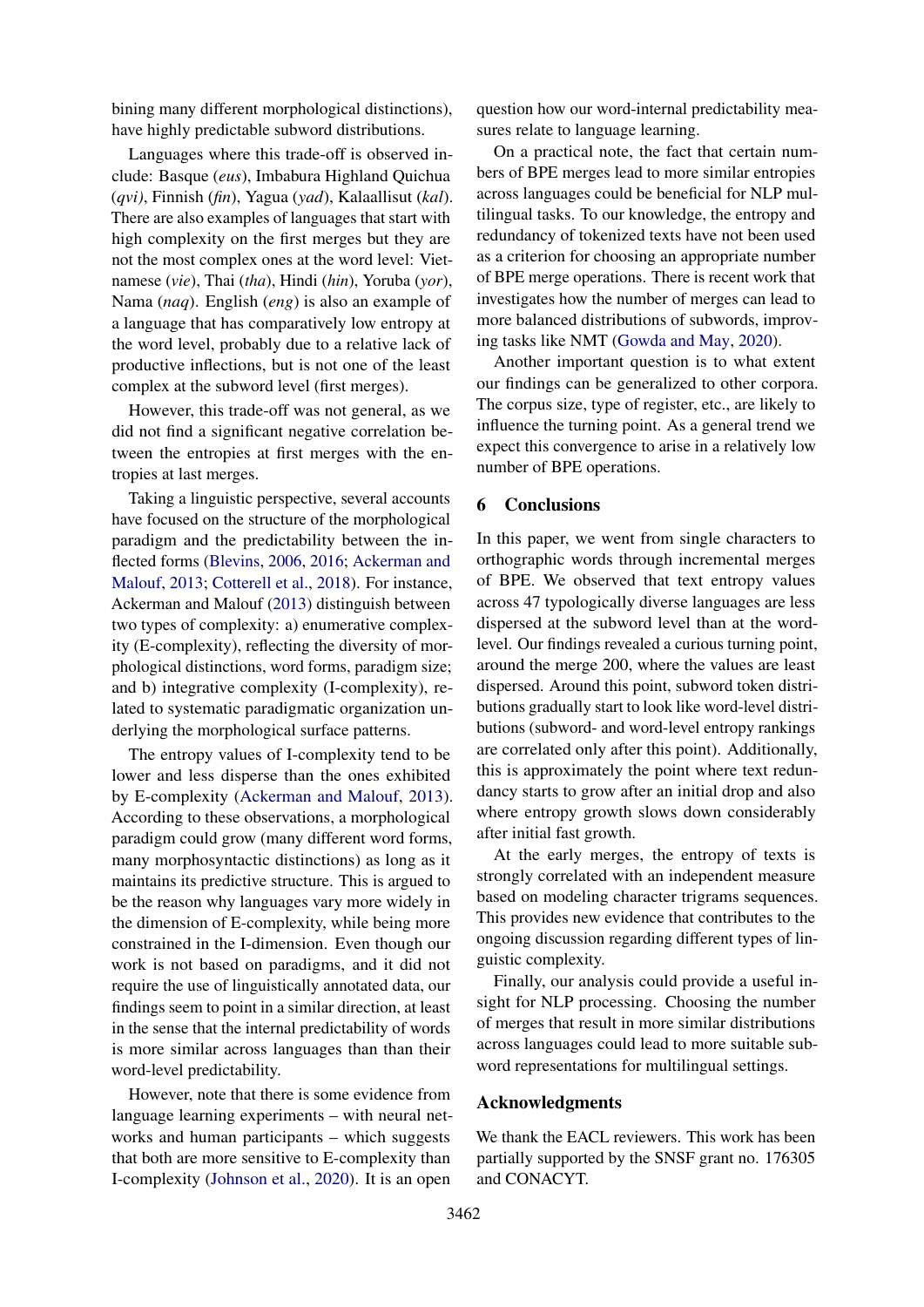### References

- <span id="page-9-1"></span>Farrell Ackerman and Robert Malouf. 2013. Morphological organization: The low conditional entropy conjecture. *Language*, pages 429–464.
- <span id="page-9-7"></span>Christian Bentz, Dimitrios Alikaniotis, Michael Cysouw, and Ramon Ferrer-i Cancho. 2017. The entropy of words – learnability and expressivity across more than 1000 languages. *Entropy*, 19(6):275.
- <span id="page-9-2"></span>Christian Bentz, Tatyana Ruzsics, Alexander Koplenig, and Tanja Samardzic. 2016. A comparison between morphological complexity measures: typological data vs. language corpora. In *Proceedings of the workshop on computational linguistics for linguistic complexity (cl4lc)*, pages 142–153.
- <span id="page-9-21"></span>James P Blevins. 2006. Word-based morphology. *Journal of Linguistics*, pages 531–573.
- <span id="page-9-22"></span>James P Blevins. 2016. *Word and paradigm morphology*. Oxford University Press.
- <span id="page-9-23"></span>Ryan Cotterell, Sebastian J Mielke, Jason Eisner, and Brian Roark. 2018. Are all languages equally hard to language-model? *arXiv preprint arXiv:1806.03743*.
- <span id="page-9-10"></span>Christophe Coupe, Yoon Mi Oh, Dan Dediu, and ´ François Pellegrino. 2019. Different languages, similar encoding efficiency: Comparable information rates across the human communicative niche. *Science Advances*, 5(9):eaaw2594.
- <span id="page-9-13"></span>Michael Cysouw and Bernhard Wälchli. 2007. Parallel texts: using translational equivalents in linguistic typology. *STUF-Sprachtypologie und Universalienforschung*, 60(2):95–99.
- <span id="page-9-5"></span>Katharina Ehret. 2016b. *An information-theoretic approach to language complexity: variation in naturalistic corpora*. Ph.D. thesis, Albert-Ludwigs-Universität Freiburg.
- <span id="page-9-4"></span>Katharina Ehret and Benedikt Szmrecsanyi. 2016a. An information-theoretic approach to assess linguistic complexity. In Raffaela Baechler and Guido Seiler, editors, *Complexity, isolation and variation*. de Gruyter, Berlin.
- <span id="page-9-9"></span>Gertraud Fenk-Oczlon and August Fenk. 1999. Cognition, quantitative linguistics, and systemic typology. *Linguistic Typology*, 3(2):151–177.
- <span id="page-9-0"></span>Philip Gage. 1994. A new algorithm for data compression. *The C Users Journal*, 12(2):23–38.
- <span id="page-9-25"></span>Thamme Gowda and Jonathan May. 2020. [Finding the](https://doi.org/10.18653/v1/2020.findings-emnlp.352) [optimal vocabulary size for neural machine transla](https://doi.org/10.18653/v1/2020.findings-emnlp.352)[tion.](https://doi.org/10.18653/v1/2020.findings-emnlp.352) In *Findings of the Association for Computational Linguistics: EMNLP 2020*, pages 3955–3964, Online. Association for Computational Linguistics.
- <span id="page-9-17"></span>Joseph H Greenberg. 1960. A quantitative approach to the morphological typology of language. *International journal of American linguistics*, 26(3):178– 194.
- <span id="page-9-12"></span>Ximena Gutierrez-Vasques and Victor Mijangos. 2020. Productivity and predictability for measuring morphological complexity. *Entropy*, 22(1):48.
- <span id="page-9-24"></span>Tamar Johnson, Kexin Gao, Kenny Smith, Hugh Rabagliati, and Jennifer Culbertson. 2020. Predictive structure or paradigm size? Investigating the effects of i-complexity and e-complexity on the learnability of morphological systems.
- <span id="page-9-3"></span>Patrick Juola. 1998. Measuring linguistic complexity: The morphological tier. *Journal of Quantitative Linguistics*, 5(3):206–213.
- <span id="page-9-20"></span>Jawaharlal Karmeshu. 2003. *Entropy measures, maximum entropy principle and emerging applications*, volume 119. Springer Science & Business Media.
- <span id="page-9-15"></span>Emmerich Kelih. 2010. The type-token relationship in slavic parallel texts. *Glottometrics*, 20:1–11.
- <span id="page-9-8"></span>Christo Kirov, John Sylak-Glassman, Rebecca Knowles, Ryan Cotterell, and Matt Post. 2017. [A](https://www.aclweb.org/anthology/E17-2018) [rich morphological tagger for English: Exploring](https://www.aclweb.org/anthology/E17-2018) [the cross-linguistic tradeoff between morphology](https://www.aclweb.org/anthology/E17-2018) [and syntax.](https://www.aclweb.org/anthology/E17-2018) In *Proceedings of the 15th Conference of the European Chapter of the Association for Computational Linguistics: Volume 2, Short Papers*, pages 112–117, Valencia, Spain. Association for Computational Linguistics.
- <span id="page-9-6"></span>Alexander Koplenig, Peter Meyer, Sascha Wolfer, and Carolin Mueller-Spitzer. 2017. The statistical tradeoff between word order and word structure–largescale evidence for the principle of least effort. *PloS one*, 12(3):e0173614.
- <span id="page-9-18"></span>Thomas Mayer and Michael Cysouw. 2014. Creating a massively parallel bible corpus. *Oceania*, 135(273):40.
- <span id="page-9-16"></span>Thomas Mayer, Bernhard Wälchli, Christian Rohrdantz, and Michael Hund. 2014. From the extraction of continuous features in parallel texts to visual analytics of heterogeneous areal-typological datasets. *Language Processing and Grammars. The role of functionally oriented computational models*, pages 13–38.
- <span id="page-9-11"></span>Sabrina J Mielke, Ryan Cotterell, Kyle Gorman, Brian Roark, and Jason Eisner. 2019. What kind of language is hard to language-model? *arXiv preprint arXiv:1906.04726*.
- <span id="page-9-14"></span>Robert Östling. 2015. Word order typology through multilingual word alignment. In *Proceedings of the 53rd Annual Meeting of the Association for Computational Linguistics and the 7th International Joint Conference on Natural Language Processing (Volume 2: Short Papers)*, pages 205–211.
- <span id="page-9-19"></span>Derek Partridge. 1981. Information theory and redundancy. *Philosophy of Science*, 48(2):308–316.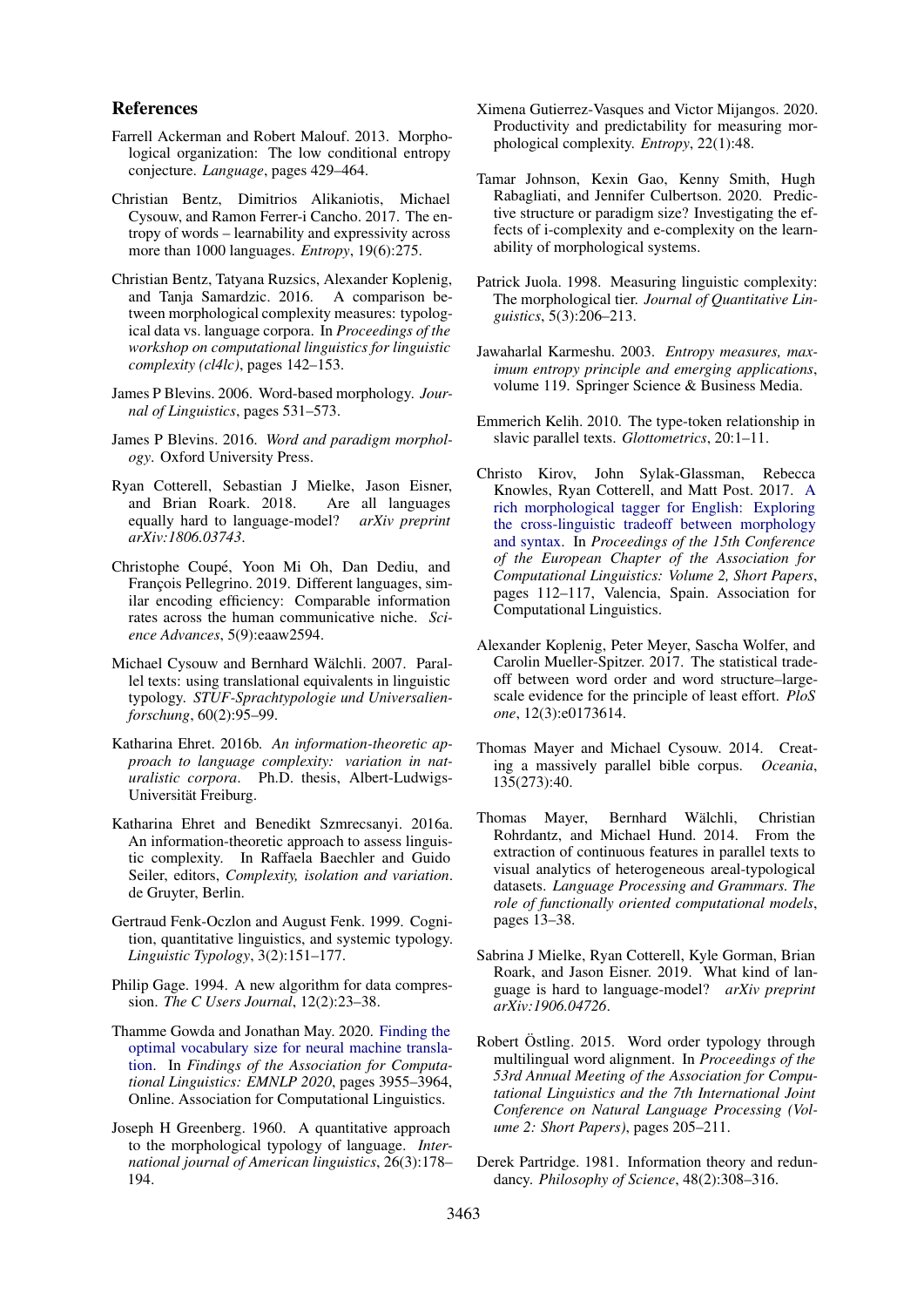- <span id="page-10-1"></span>Ivan Provilkov, Dmitrii Emelianenko, and Elena Voita. 2020. [BPE-dropout: Simple and effective subword](https://www.aclweb.org/anthology/2020.acl-main.170) [regularization.](https://www.aclweb.org/anthology/2020.acl-main.170) In *Proceedings of the 58th Annual Meeting of the Association for Computational Linguistics*, pages 1882–1892, Online. Association for Computational Linguistics.
- <span id="page-10-0"></span>Rico Sennrich, Barry Haddow, and Alexandra Birch. 2015. Neural machine translation of rare words with subword units. *arXiv preprint arXiv:1508.07909*.
- <span id="page-10-5"></span>Claude E Shannon. 1948. A mathematical theory of communication. *The Bell system technical journal*, 27(3):379–423.
- <span id="page-10-2"></span>Peter Smit, Sami Virpioja, Stig-Arne Grönroos, and Mikko Kurimo. 2014. Morfessor 2.0: Toolkit for statistical morphological segmentation. In *Proceedings of the Demonstrations at the 14th Conference of the European Chapter of the Association for Computational Linguistics*, pages 21–24.
- <span id="page-10-3"></span>Clara Vania and Adam Lopez. 2017. From characters to words to in between: Do we capture morphology? *arXiv preprint arXiv:1704.08352*.
- <span id="page-10-4"></span>Bernhard Wälchli and Michael Cysouw. 2012. Lexical typology through similarity semantics: Toward a semantic map of motion verbs.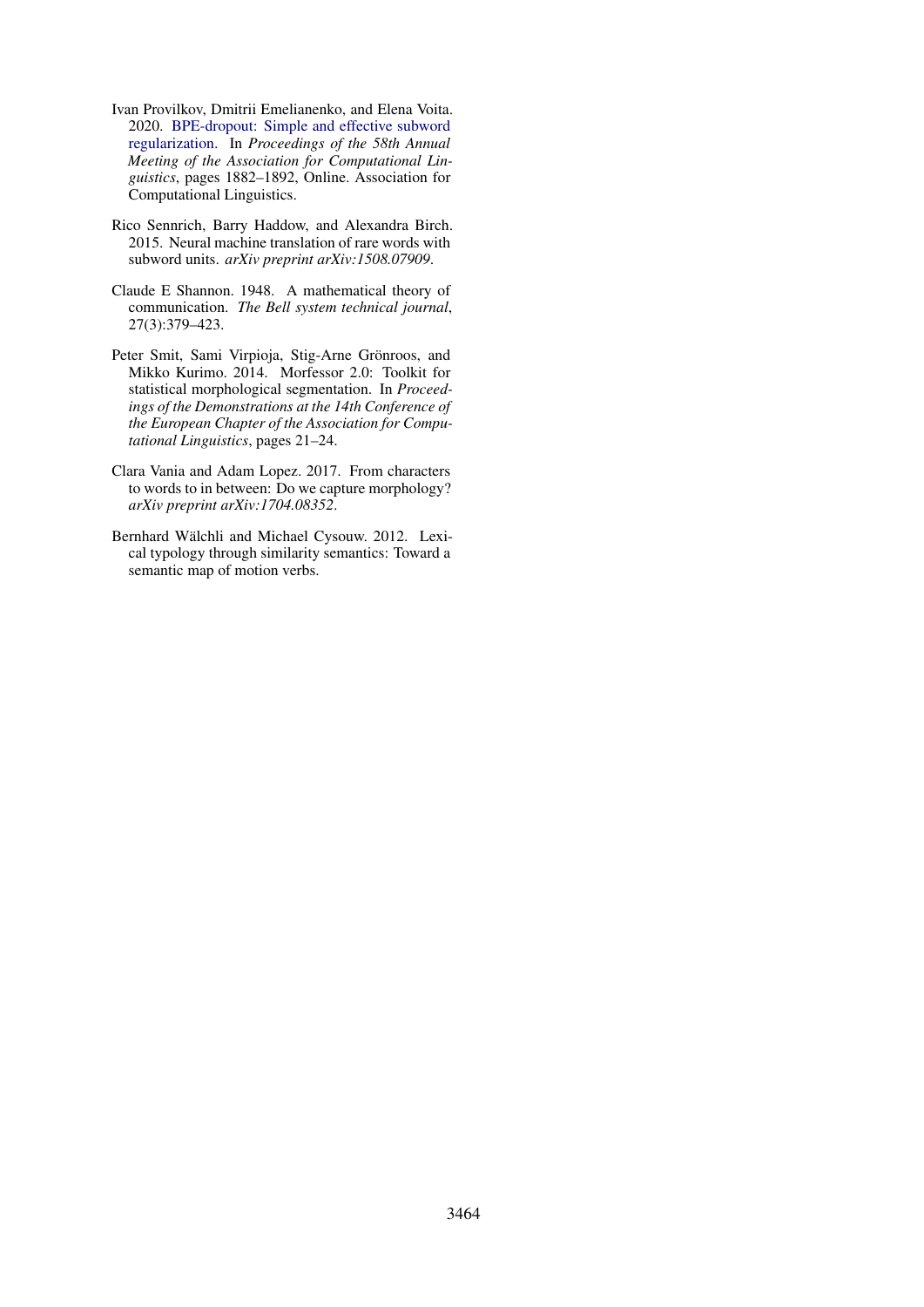# A Languages

| iso639_3        | language                    | family                  |  |  |  |  |
|-----------------|-----------------------------|-------------------------|--|--|--|--|
| aey             | Amele                       | <b>Trans-New Guinea</b> |  |  |  |  |
| amp             | Alamblak                    | Sepik                   |  |  |  |  |
| ape             | <b>Bukiyip</b>              | Torricelli              |  |  |  |  |
| apu             | Apurinã                     | Arawakan                |  |  |  |  |
| arn             | Mapudungun                  | Araucanian              |  |  |  |  |
| arz             | <b>Egyptian Arabic</b>      | Afro-Asiatic            |  |  |  |  |
| bsn             | Barasana-Eduria             | Tucanoan                |  |  |  |  |
| cha             | Chamorro                    | Austronesian            |  |  |  |  |
| deu             | German                      | Indo-European           |  |  |  |  |
| $\frac{dgz}{2}$ | Daga                        | Dagan                   |  |  |  |  |
| ell             | <b>Modern Greek</b>         | Indo-European           |  |  |  |  |
| eng             | English                     | Indo-European           |  |  |  |  |
| eus             | <b>Basque</b>               | <b>Basque</b>           |  |  |  |  |
| fij             | Fijian                      | Austronesian            |  |  |  |  |
| fin             | Finnish                     | Uralic                  |  |  |  |  |
| fra             | French                      | Indo-European           |  |  |  |  |
| hae             | Eastern Oromo               | Pama-Nyungan            |  |  |  |  |
| gug             | Paraguayan Guaraní          | Afro-Asiatic            |  |  |  |  |
| hau             | $\overline{\text{H}}$ ausa  | Afro-Asiatic            |  |  |  |  |
| hin             | Hindi                       | Indo-European           |  |  |  |  |
| ind             | Indonesian                  | Austronesian            |  |  |  |  |
| jac             | Popti'                      | Mayan                   |  |  |  |  |
| kal             | Kalaallisut                 | Eskimo-Aleut            |  |  |  |  |
| kat             | Georgian                    | Kartvelian              |  |  |  |  |
| kew             | West Kewa                   | <b>Trans-New Guinea</b> |  |  |  |  |
| $k$ h $k$       | <b>Halh Mongolian</b>       | Altaic                  |  |  |  |  |
| kor             | Korean                      | Korean                  |  |  |  |  |
| Taj             | Lango (Uganda)              | Eastern Sudanic         |  |  |  |  |
| mig             | San Miguel El Grande Mixtec | Oto-Manguean            |  |  |  |  |
| mya             | <b>Burmese</b>              | Sino-Tibetan            |  |  |  |  |
| mzh             | Wichí Lhamtés Güisnay       | Matacoan                |  |  |  |  |
| naq             | Nama (Namibia)              | Khoe-Kwadi              |  |  |  |  |
| pes             | Western Farsi               | Indo-European           |  |  |  |  |
| plt             | Plateau Malagasy            | Austronesian            |  |  |  |  |
| qvi             | Imbabura Highland Quichua   | Quechuan                |  |  |  |  |
| rus             | Russian                     | Indo-European           |  |  |  |  |
| sag             | Sango                       | Niger-Congo             |  |  |  |  |
| spa             | Spanish                     | Indo-European           |  |  |  |  |
| swh             | Swahili                     | Niger-Congo             |  |  |  |  |
| tgl             | <b>Tagalog</b>              | Austronesian            |  |  |  |  |
| tha             | Thai                        | Tai-Kadai               |  |  |  |  |
| tur             | Turkish                     | Altaic                  |  |  |  |  |
| vie             | Vietnamese                  | Austro-Asiatic          |  |  |  |  |
| xsu             | Sanumá                      | Yanomam                 |  |  |  |  |
| yad             | Yagua                       | Peba-Yaguan             |  |  |  |  |
| yaq             | Yaqui                       | Uto-Aztecan             |  |  |  |  |
| yor             | Yoruba                      | Niger-Congo             |  |  |  |  |
|                 |                             |                         |  |  |  |  |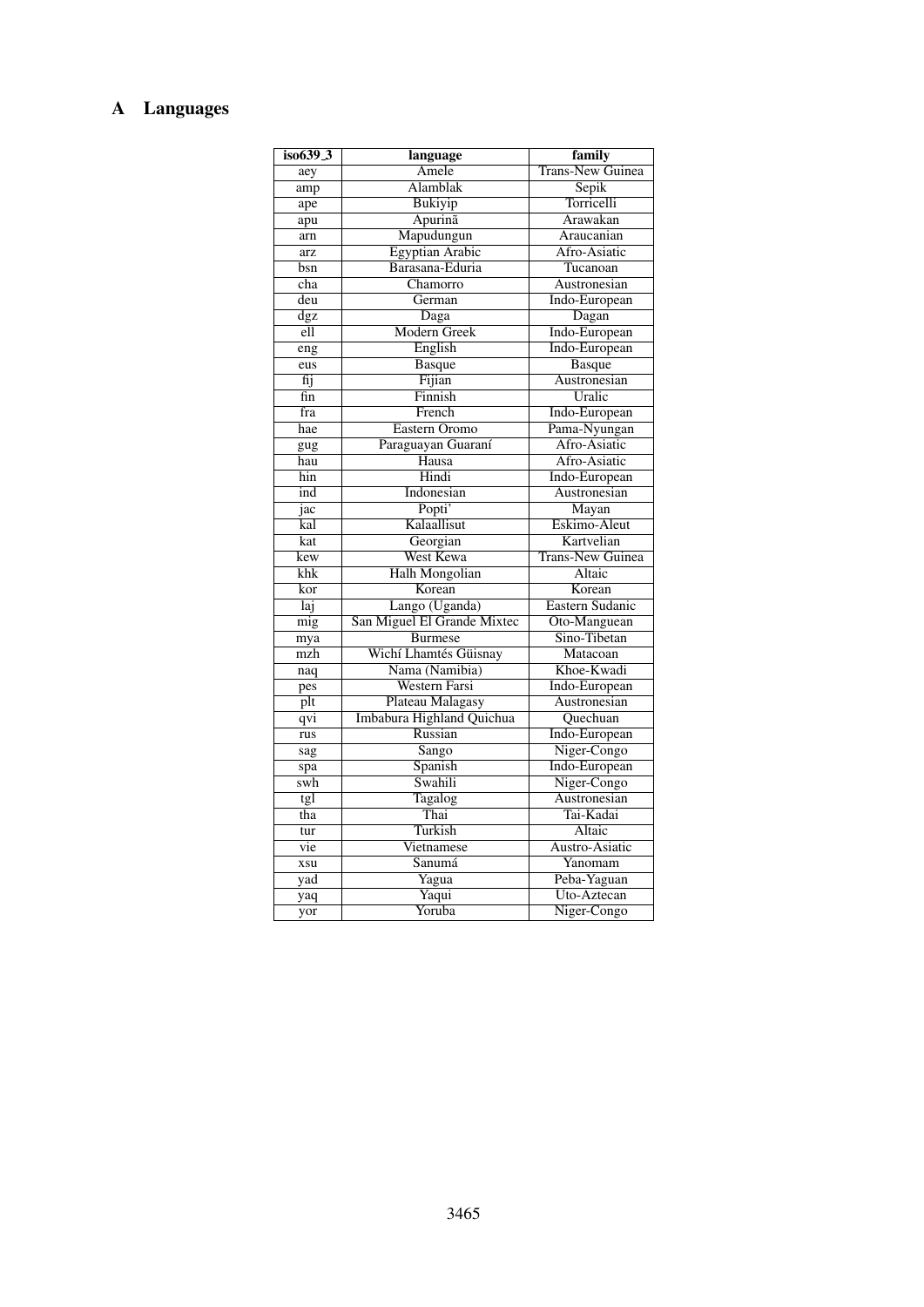# B Entropy and redundancy graphs



Figure 6: Entropy of all languages.



Figure 7: Redundancy of all languages (only the first 600 merges are shown in order to illustrate the merges in which the minimums are reached for most languages)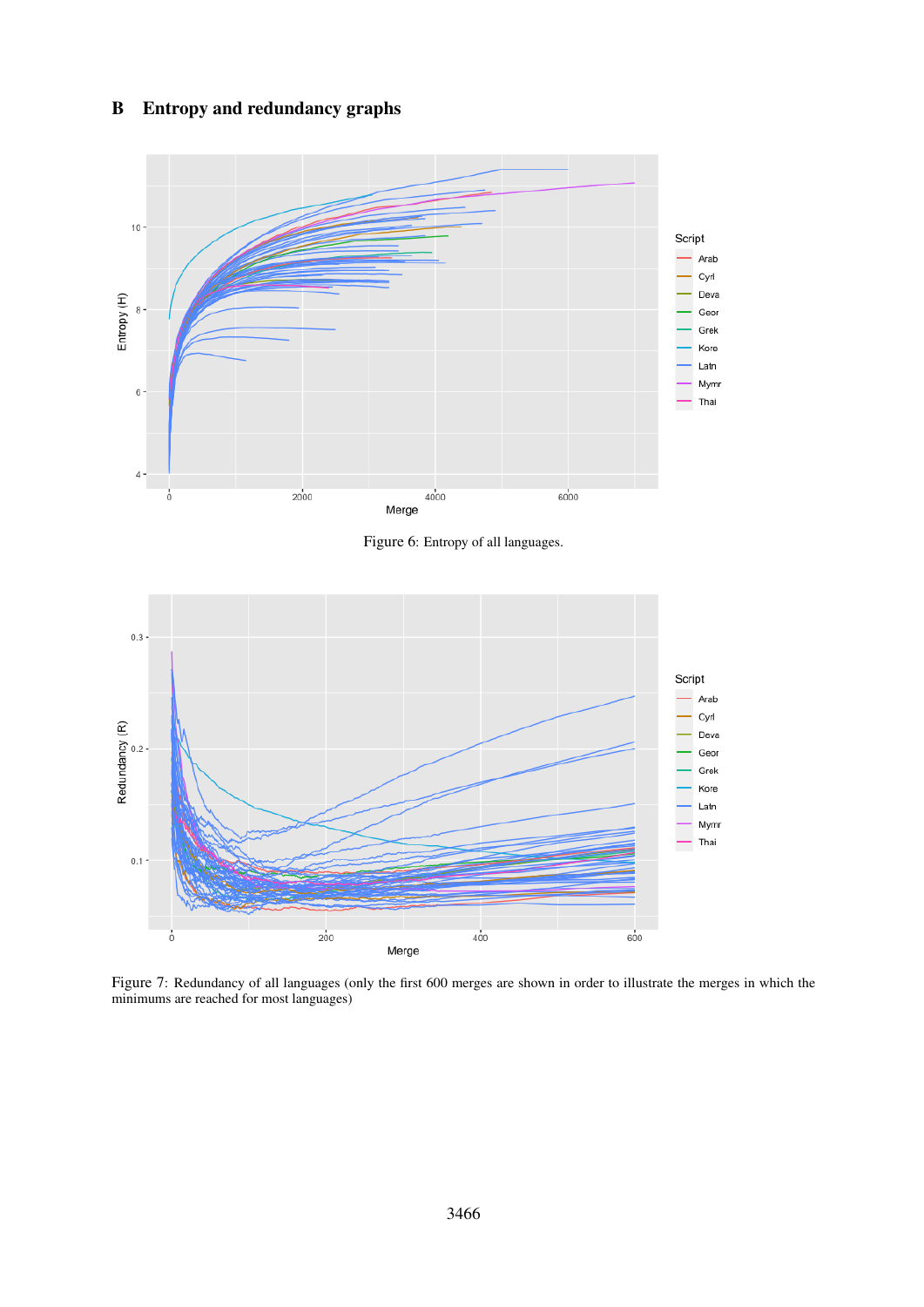# C Correlations



Figure 8: Correlation matrix